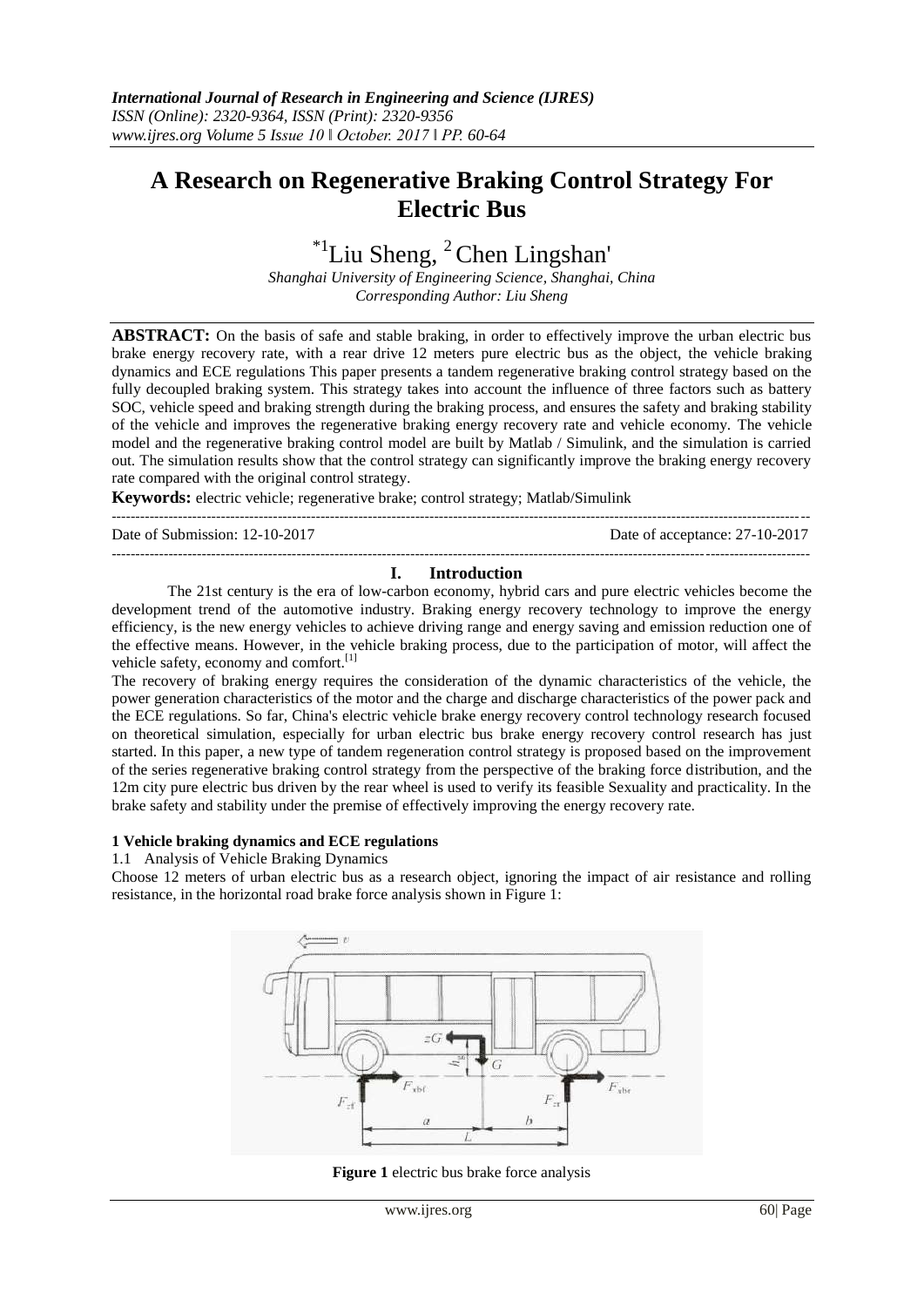Force analysis:  $F_{Zf}=\frac{G}{I}$  $\frac{d}{L}(b + zh_g)(1)$  $F_{Zr}=\frac{G}{I}$  $\frac{a}{L}(a - zh_g)(2)$ 

From formula (1) and (2),  $F_{Zf}$  and  $F_{Zr}$  are the normal reaction forces of the front and rear wheels when braking L is the wheelbase; a and b are the horizontal distance between the center of mass and the front and rear axles;  $hg$  is the mass center height; z is the braking strength.<sup>[2]</sup>

When the car brake, the front and rear wheels at the same time locked, you can get:

$$
F_{bf} + F_{br} = \varphi G \quad (3)
$$
  

$$
F_{bf} = \varphi F_{Zf} \quad (4)
$$
  

$$
F_{br} = \varphi F_{Zr} \quad (5)
$$

Where  $F_{bf}$  and  $F_{br}$  are the front and rear wheel ground braking forces respectively, and  $\varphi$  is the road surface adhesion coefficient.

Eliminate φ can be:

$$
F_{br} = \frac{1}{2} \left[ \frac{G}{h_g} \sqrt{b^2 + \frac{4h_g L}{G} F_{bf}} - \left( \frac{G}{h_g} + 2F_{bf} \right) \right] (6)
$$

In the practical application, the front and rear axles are difficult to hold at the same time, which is ideal state. Therefore, the distribution coefficient of the braking force before and after the front and rear wheels is the ideal braking force distribution coefficient, the front and rear braking force distribution curve is the ideal braking force distribution curve, According to (6) to make the front and rear braking force distribution curve is the ideal front and rear axle braking force distribution curve, that is, I curve. Figure 2 for the vehicle at full load the front and rear axles ideal braking force distribution curve.<sup>[3]</sup>



**Figure2** the front and rear axles ideal braking force distribution curve

Many conventional front and rear axle braking force ratio is fixed, generally with the front axle braking force and the total braking force of the vehicle that the braking force distribution coefficient, expressed as β, namely:

$$
\beta = \frac{F_{bf}}{F_b} = \frac{F_{bf}}{F_{bf} + F_{br}} (7)
$$

Therefore, the curve of the  $\frac{F_{bf}}{F_{br}} = \frac{\beta}{1 + \beta}$  $\frac{\beta}{1+\beta}$ , the front and rear axle braking forces according to the fixed ratio  $\frac{\beta}{1+\beta}$ is called the  $\beta$  line. In order to prevent the rear wheel from locking, you should control the braking force distribution point under the I curve.

1.2 ECE regulations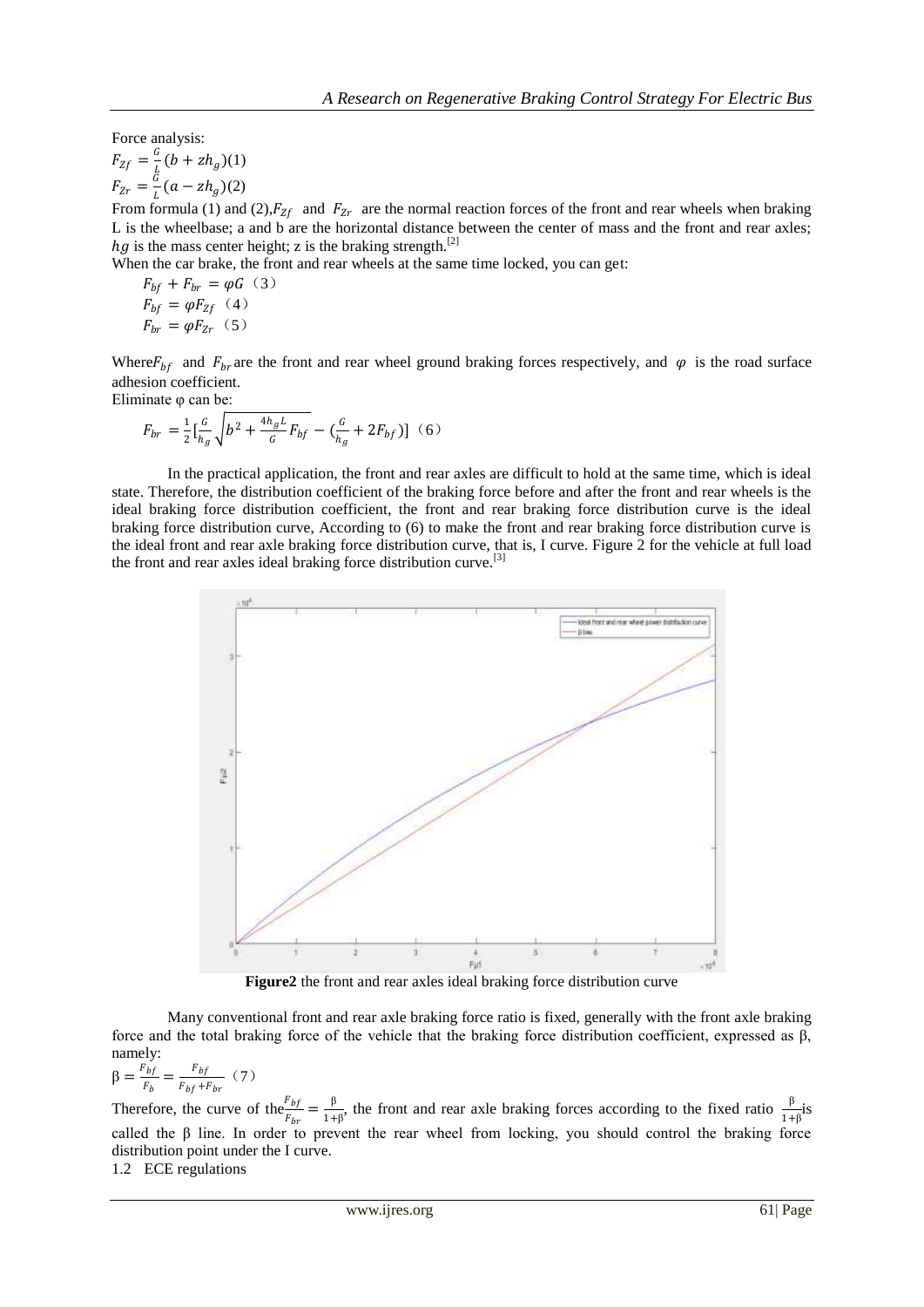The vehicle braking system should meet the driver's braking demand while ensuring the safety of the vehicle braking process. In order to ensure the safety of the vehicle during the braking process, the United Nations Economic Commission for Europe to develop the ECER13 brake regulations, ECER13 brake regulations on the front and rear axle braking power distribution made a clear request, the provisions of the front and rear axle power distribution The range of coefficients.[5]

According to ECER13 brake regulations on the requirements of M3 bus:

$$
\begin{cases}\n\varphi_f > \varphi_r & 0.15 \le z \le 0.3 \\
Z - 0.08 \le \varphi_f \le z + 0.08 & 0.15 \le z \le 0.3 \\
\varphi_r \le z + 0.08 & 0.15 \le z \le 0.3 \\
\varphi_r \le \frac{z - 0.02}{0.74} & 0.3 \le z \le 0.61 \\
\varphi_f \le \frac{z + 0.07}{0.85} & 0.2 \le z \le 0.8 \\
\varphi_r \le \frac{z + 0.07}{0.85} & 0.2 \le z \le 0.8\n\end{cases} \tag{8}
$$

The front and rear axes are substituted with the expression of the attachment factor:

$$
\begin{cases}\n\beta > \frac{b + zh}{L} & 0.15 \le z \le 0.3 \\
\frac{(z - 0.08)(b + zh)}{zL} \le \beta \le \frac{(z + 0.08)(b + zh)}{zL} & 0.15 \le z \le 0.3 \\
\beta \ge 1 - \frac{(z + 0.08)(a - zh)}{zL} & 0.15 \le z \le 0.3 \\
\beta \ge 1 - \frac{(z - 0.02)(a - zh)}{0.74zL} & 0.3 \le z \le 0.61 \\
\beta \ge 1 - \frac{(z + 0.07)(b + zh)}{0.85zL} & 0.2 \le z \le 0.8 \\
\beta \ge 1 - \frac{(z + 0.07)(a - zh)}{0.85zL} & 0.2 \le z \le 0.8\n\end{cases} (9)
$$

 $\begin{array}{c}\n\sqrt{P} = 1 \\
2 \text{ Braking energy recovery control strategy}\n\end{array}$ 

Series maximum braking energy recovery control strategy is to meet the ECE regulations under the conditions to maximize the use of motor regenerative braking. Braking strength is small, if the motor regenerative braking to meet the braking requirements, only by the regenerative braking force, not satisfied by the air brake to add. Brake strength is large, the front axle braking force is divided according to the lower limit of ECE regulations, the rear axle according to ECE regulations to determine the maximum allowable braking force, and the current motor to allow the regeneration braking force, take the smaller value for the actual motor regeneration system Power, rear axle brake force for the rear axle maximum braking force and the difference between the motor braking force.<sup>[6]</sup>The control strategy flow is shown in Figure 3.



Figure 3 Control Strategy of Series Maximum Braking Energy Recovery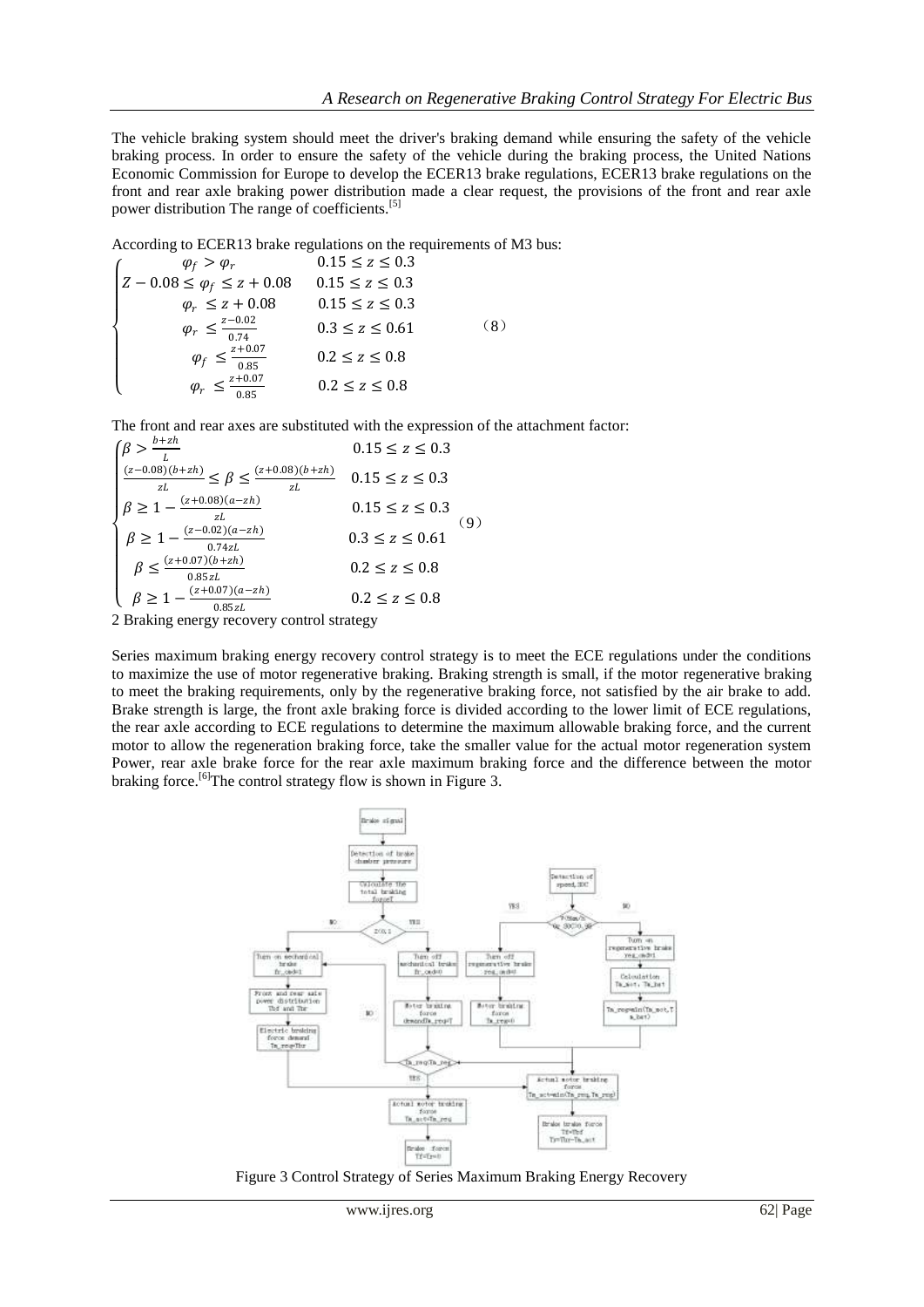When the front and rear axle power distribution is performed, the upper limit Fbr0 of the rear axle braking force and the lower limit value Fbf0 of the front axle braking force are determined in accordance with the ECE rule, and the ideal front axle braking force Fbf1 and the rear axle braking force Fbr1 are calculated as necessary. In order to recycle the braking energy as much as possible, the rear axle is allocated as much of the motor brake as the conditions are met and the regulations permit. When the motor recovery capacity is limited, the front and rear axle braking force is distributed according to the ideal braking force distribution curve, and the braking stability is improved. The following is an analysis of the mechanical braking force of the front and rear axles and the determination of the motor braking force.

(1)When  $z \le 0.1$ ,Fbr0=Fb;Fbf0=0;ifFm reg $\ge$ Fbr0,Fm act=Fb,Fbr=0;Fbf=0;

ifFm\_reg<Fbr0,Fm\_act=Fm\_reg,Fbr=0;Fbf=Fb-Fm\_reg;

(2)When  $0.1 \le z \le 0.3$ . Fbr $0 = Fb^*$  (a-z\*hg)/L;Fbf $0 = Fb$ -Fbr $0$ ;

if Fm\_reg>Fbr0.Fm\_act=Fbr0.Fbr=0:Fbf=Fb-Fbr0;

if Fm\_reg<Fbr0,Fm\_act=Fm\_reg,Fbr=Fbr0-Fm\_reg;Fbf=Fb-Fbr0;

(3)When  $0.3 \le z \le 0.61$ ,u= ( $z - 0.02$ ) /0.74,Fbr0=u\*G\* ( $a-z$ \*hg) /L;Fbf0=Fb-Fbr0;Fbr1=Fb\* ( $a-z$ \*hg) /L;Fbf1=Fb-Fbr1;

ifFm\_reg≥Fbr0,Fm\_act=Fbr0,Fbr=0;Fbf=Fb-Fbr0;

if Fbr1<Fm\_reg<Fbr0,Fm\_act=Fm\_reg,Fbr=0;Fbf=Fb-Fm\_reg;

ifFm\_reg≤Fbr1,Fm\_act=Fm\_reg,Fbr=Fbr1-Fm\_reg;Fbf=Fb-Fbr1;

(4)When  $0.61 \le z \le 0.8$ , Fbr0= $0.8*G^*$  (a-z\*hg) /L;Fbf0=Fb-Fbr0;Fbr1=Fb\* (a-z\*hg) /L;Fbf1=Fb-Fbr1;

if Fm\_reg≥Fbr0,Fm\_act=Fbr0,Fbr=0;Fbf=Fb-Fbr0;

if Fbr1<Fm\_reg<Fbr0,Fm\_act=Fm\_reg,Fbr=0;Fbf=Fb-Fm\_reg;

if Fm\_reg≤Fbr1,Fm\_act=Fm\_reg,Fbr=Fbr1-Fm\_reg;Fbf=Fb-Fbr1;

### **3 control strategy simulation and results**

Using Matlab / Simulink simulation software, the backward simulation modeling method and the control algorithm based on nonlinear programming are used to simulate the braking energy recovery control strategy. The working conditions adopted are typical traffic conditions in Shanghai.



The control strategy input to the vehicle controller, the actual test out the results shown below:

Through the calculation, the braking energy recovery rate can reach 82%, and on the basis of simple parallel control strategy, it is about 20 percentage points to prove the rationality and feasibility of the new series control strategy.

## **REFERENCES**

- [1]. JANELLO T,TALLEY E. Hybrid Regenerative Braking Systems [M]. Hoboken:John Wiley & Sons,2010.
- [2]. WANG Meng,SUN Zechang,ZHUO Guirong,et al.Braking Energy Recovery System for Electric